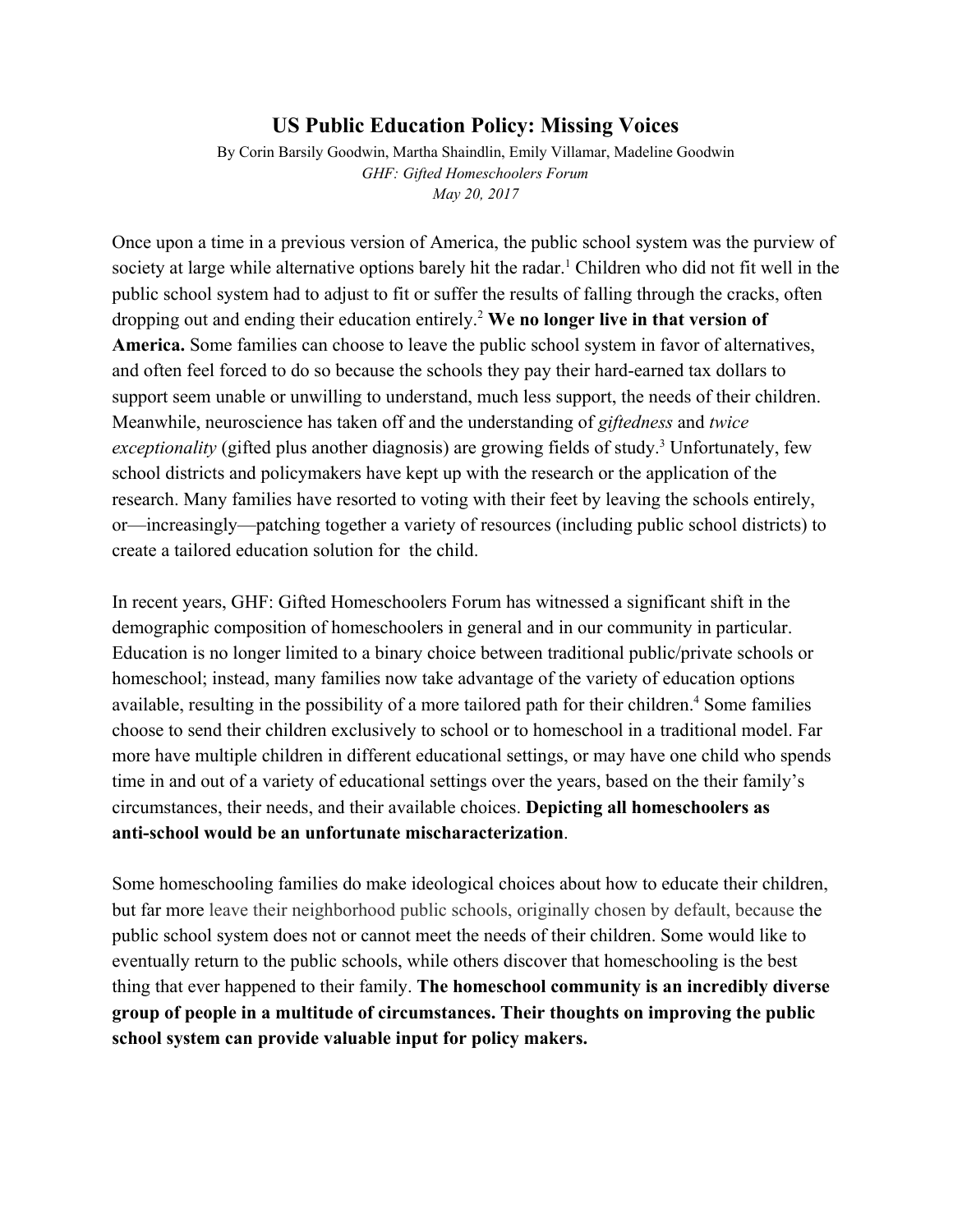In the United States, over 90 percent of children are enrolled in public schools.<sup>5</sup> However, while the number who identify as homeschoolers has grown rapidly over the past two decades,<sup>6</sup> educational policy remains focused on classroom standards and other traditional school concerns. Homeschoolers are seen as ideologues with nothing to add to the discussion on how to improve public education because it is assumed that they were never planning on attending. **The lack of feedback from this much more diverse and variable group—many of whom did try public school but found it could not meet the needs of their children at a given time and place—limits the public school policymakers' input from what could be viewed as disenchanted customers.** Many homeschoolers find themselves disengaged from the process of improving the very services many would like to access. Even those homeschoolers who never attend public school are affected as community members by the outcomes of public school policy-making decisions.

At present, very few homeschoolers have the opportunity to speak to the highest level of policymakers in national government. Those who currently have an opportunity to be heard tend to be from organizations representing niche homeschooling demographics, almost exclusively with an ideological or primarily religious perspective.<sup>7</sup> These groups do not provide an accurate representation of the wide range and diversity of today's homeschoolers nor of their reasons for choosing to opt out of public schools. **A better approach would be to seek input from the many former public school families who have opted out due to educational need rather than ideological or religious choice.**

Consider the following: If you were an auto manufacturer and you wanted to grow your sales numbers, you would not exclusively focus your resources on garnering input from dyed-in-the-wool aficionados of another brand. You might not worry too much about the consumers who are already satisfied owners of your product, either. Rather, you would go to the folks who tried your cars, but decided to buy elsewhere. After all, they were interested enough at one point to purchase or consider purchasing your product, so it would be helpful to understand why they opted out of buying from you this time. That feedback would help you better understand how to make the adjustments to improve your sales figures without scaring off the loyal customers. **Similarly, if you want to make the public school system better for everyone, you need to ask the former public school families why they left, and what, if anything, would bring them back.**

With this in mind, GHF did an initial survey of the families in our community, focusing on parents of gifted and twice-exceptional children who currently homeschool, have previously homeschooled, or are considering homeschooling in the future. The goal was to learn more about the current makeup of this demographic and the reasons for their educational choices. While our global community consists of millions of families around the world, we focused on the hundreds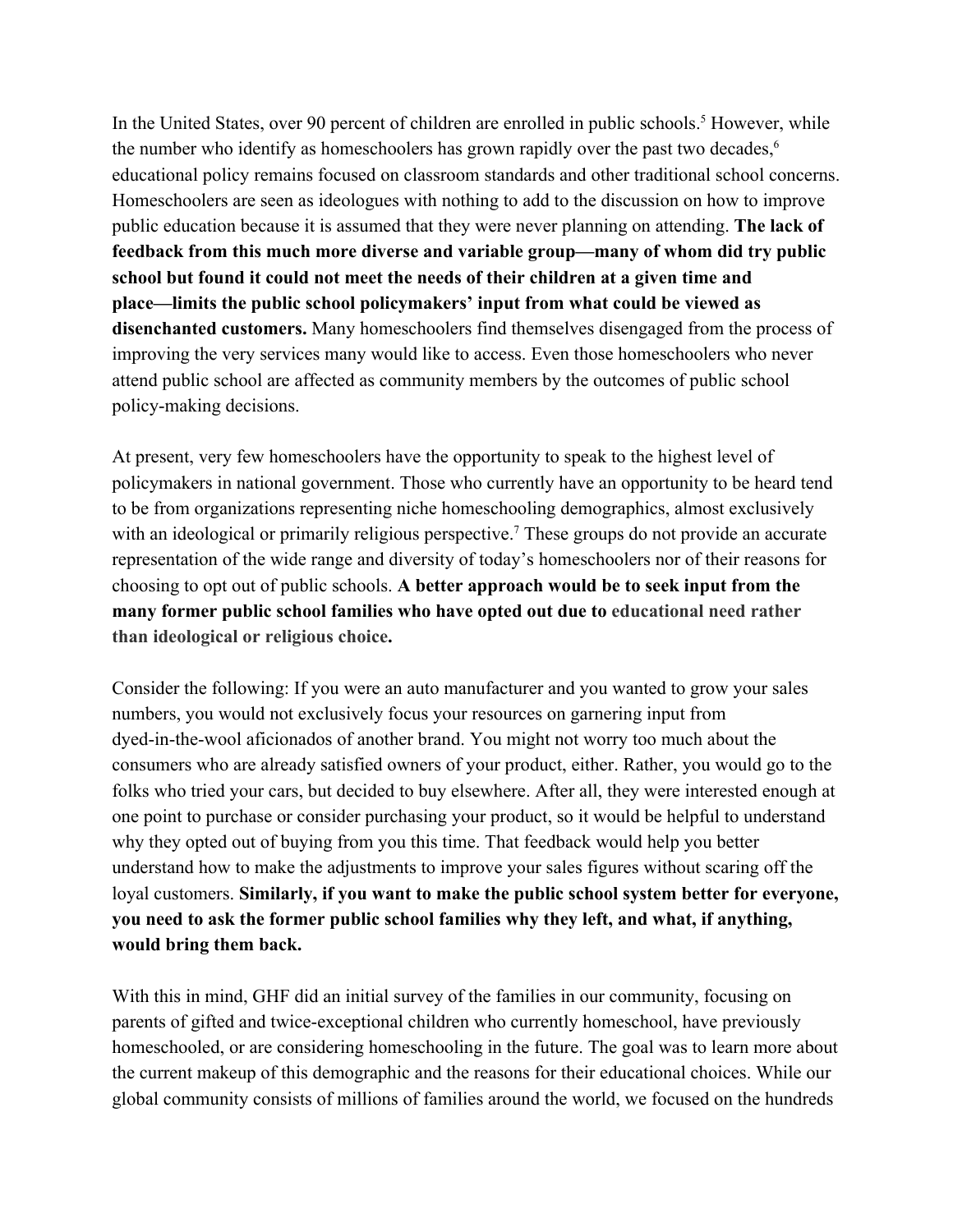of thousands of families we represent specifically in the United States. We requested that participants be parents who could discuss their own children (many members of our community are educators or professionals in related fields). The data yielded preliminary results which may alter common misconceptions of this population.This information can be useful for educators, lawmakers, and researchers in trying to understand gifted/2e families, homeschoolers, and how they relate to the public education system.

#### **Demographics**

Almost 500 people responded, of whom 100 percent indicated they were parents. Of these, 13 percent also identified as teaching professionals, and 4 percent as "other professionals working with children." We did not ask people to state their age range, household income, ethnicity, or other specific demographic information, but are considering this for future surveys.

Fifteen states had ten or more respondents, accounting for 293 of the total. An additional 42 respondents indicated they currently lived outside the US, with 20 coming from Canada, eight from Australia, and two from Sweden. We did not ask specifically if these were expatriate families, although anecdotal evidence suggests this is the case.

Families averaged two children per family for a total of 879 children, with 82 percent of those children being under the age of 18 at the time of the survey. For all children, regardless of age, 75 percent have been identified formally or informally as gifted and 31 percent as twice-exceptional (2e). We asked about specific additional diagnoses and learned that 28 percent have processing disorders and 42 percent have challenges such as autism spectrum disorders, food allergies and sensitivities, dyslexia, and sensory processing issues. (Twice exceptionality is when learning disorders and other challenges co-exist with giftedness; thus respondents were able to select more than one answer.)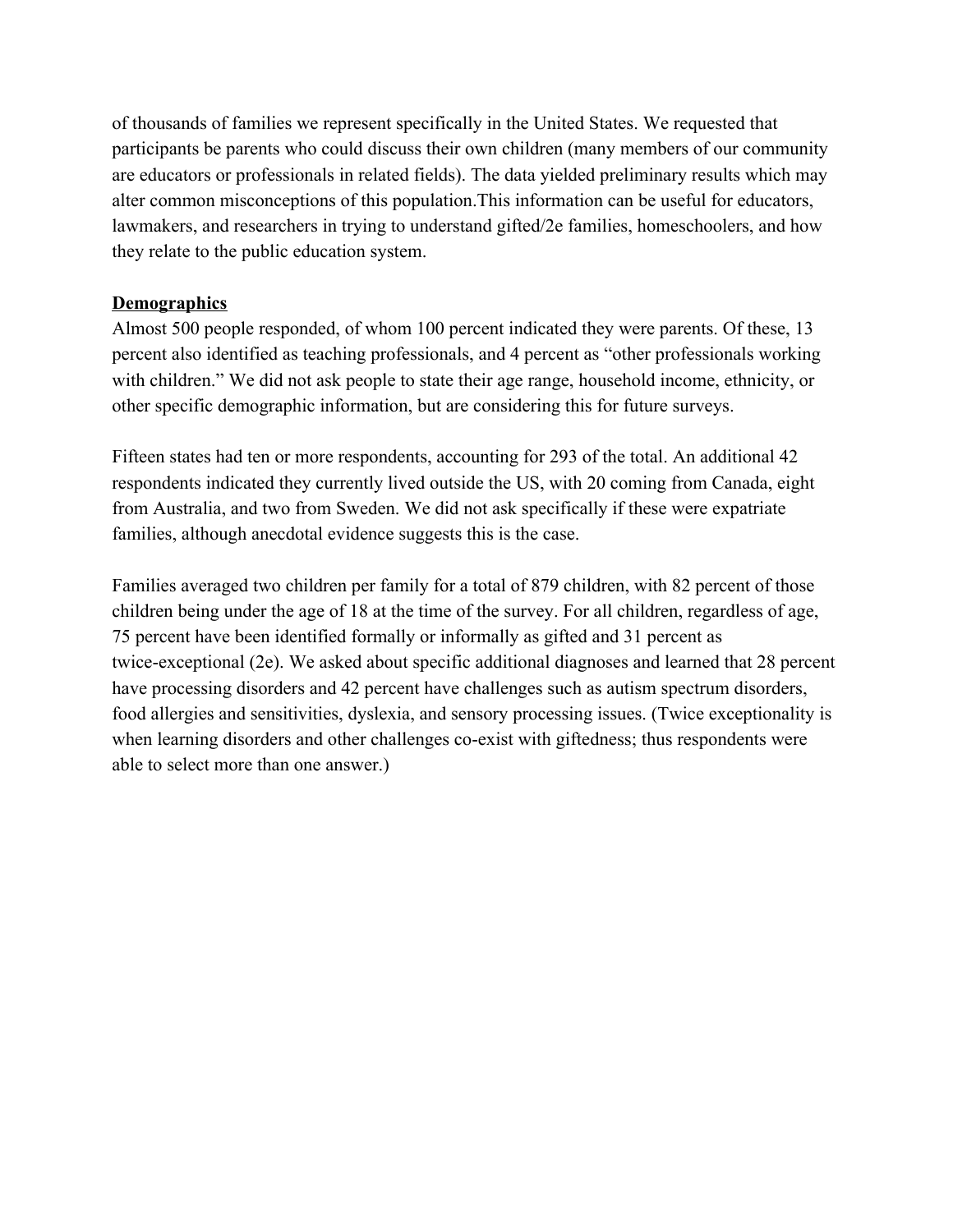

*Word cloud weighting the frequency of words used when responding to identified gifts and challenges.*

# **Results**

Since some states and school districts allow homeschool students to also enroll in specific classes or activities in their public schools, our survey allowed parents to choose multiple responses to indicate the education options they are currently utilizing for each child. **Not surprisingly, 61 percent of the children are being homeschooled, with an as yet unknown number concurrently utilizing public school classes or resources. Seventeen percent are exclusively attending some form of public school, with the other education options presented ranging from three to nine percent. Notably, fewer than one percent of respondents indicated their children were attending parochial school as one of their options.** In future surveys, we will seek to separate the various public school options (e.g., charters, concurrent enrollment, extracurricular activities participation) to uncover just how homeschoolers utilize the public school system.

Because homeschool families may choose to try different education options throughout their children's educational careers, we asked what options families had used in the past and what they were considering for the future. Unsurprisingly, 57 percent of the children had been homeschooled in the past. But interestingly, **63 percent of the children had attended either public (42 percent) and/or private (21 percent) schools in the past.**

For their future education options, 71 percent of respondents indicated they may homeschool, but families have not totally discounted public or private school. Twenty-eight percent reported that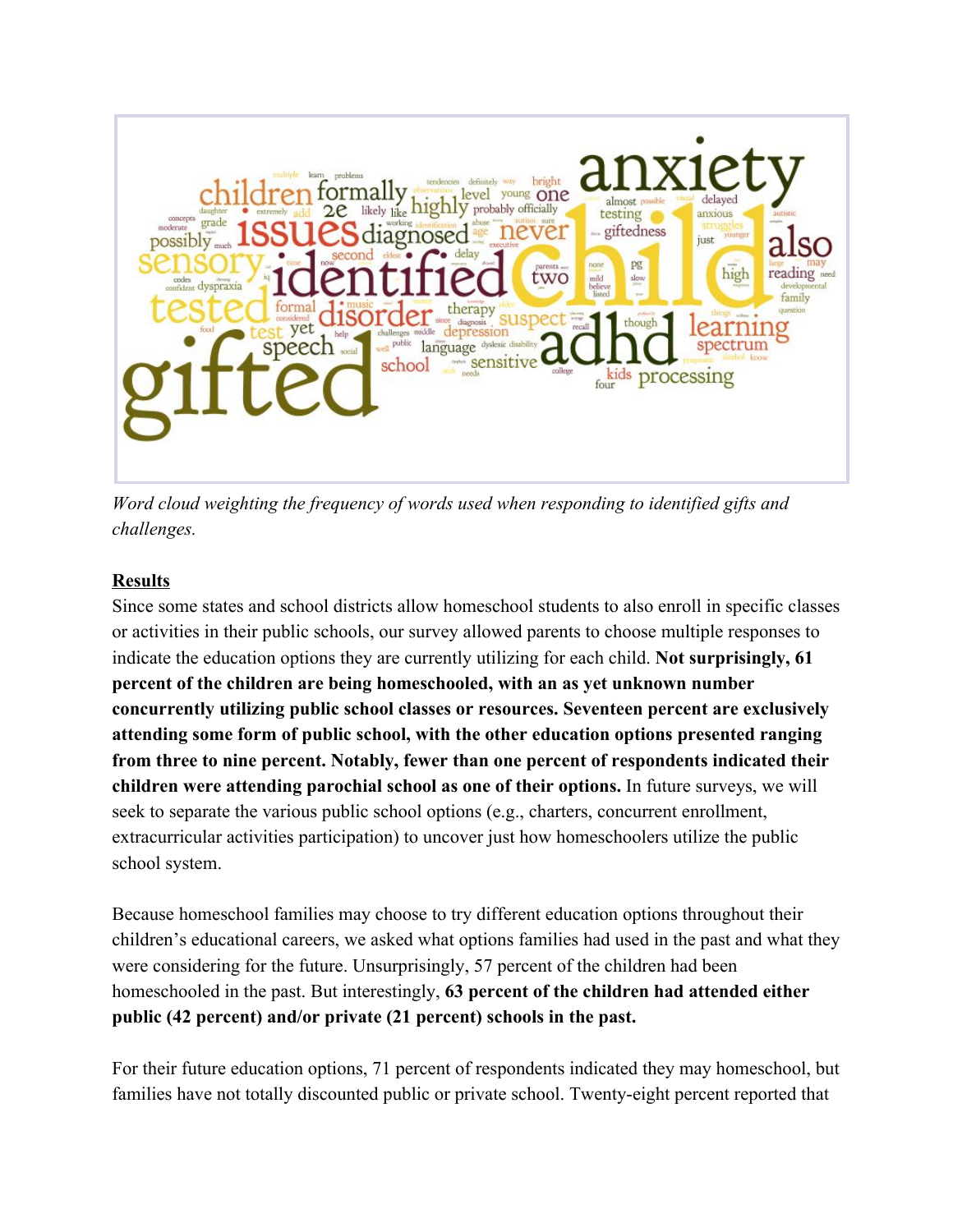they were planning to attend community college, 26 percent planned to utilize the K12 public schools, and 19 percent were considering private schools. In other words, **even if these families are currently homeschooling, many have not discounted entering or re-entering the public school system in the future.**

In order to better understand why families turn to alternative education, we asked respondents to rank in order of importance their reasons for opting out of the public schools. "No gifted services" and "more family time" were neck-and-neck as the most important reasons. Following close behind were "no 2e support" and "bullying." We realized that the "no gifted services" and "no 2e support" needed to be better distinguished from one another, and hope to revisit that question in a future survey. It was particularly interesting that the response regarding "more family time" increased for each additional child within a family, at least until child five and six, at which point the data ticked in the other direction (which we attribute to the small sample size for families of this size). It seems likely that once a family begins to homeschool one child, they simply find it easier to make that choice for those who follow, either for family dynamics or for logistical purposes. It is also notable that if one child is gifted or 2e, the biological siblings are statistically more likely to be so as well, which would also likely be an important factor.

For reasons to homeschool, "Other" came in next, but since we did not collect open responses for this, we cannot presume what this indicates. We hope that a follow-up survey will address this issue. "Health/medical" and "other safety issues" followed. "Prefer to avoid government schools" was the second to last response chosen, with "religious reasons" in last place, contrary to the stereotype many people have about homeschoolers.

Over half of respondents have accessed special services for their children, whether through public schools or privately. For individual children within families, those special services include occupational therapy (40 percent), technological tools (21 percent), and one-on-one tutoring (23 percent). Forty-two percent of respondents chose "Other" for this question, with speech therapy and vision therapy appearing most in the comments. **Notable for policy makers is that 34 percent of families who accessed special services—or almost 20 percent of survey respondents—had these services paid for or provided for, either in whole or in part, by their public school district.**

## **Conclusion**

The work to obtain a more detailed picture of families who choose to homeschool continues, as does our ongoing effort to better understand why families of gifted or twice-exceptional children would make this choice. In further research, we could delve further into how families and school districts define *gifted* and *twice-exceptional* and what services are offered in each area. Parsing out the impact of children's and parents' ages could be interesting, as well as understanding